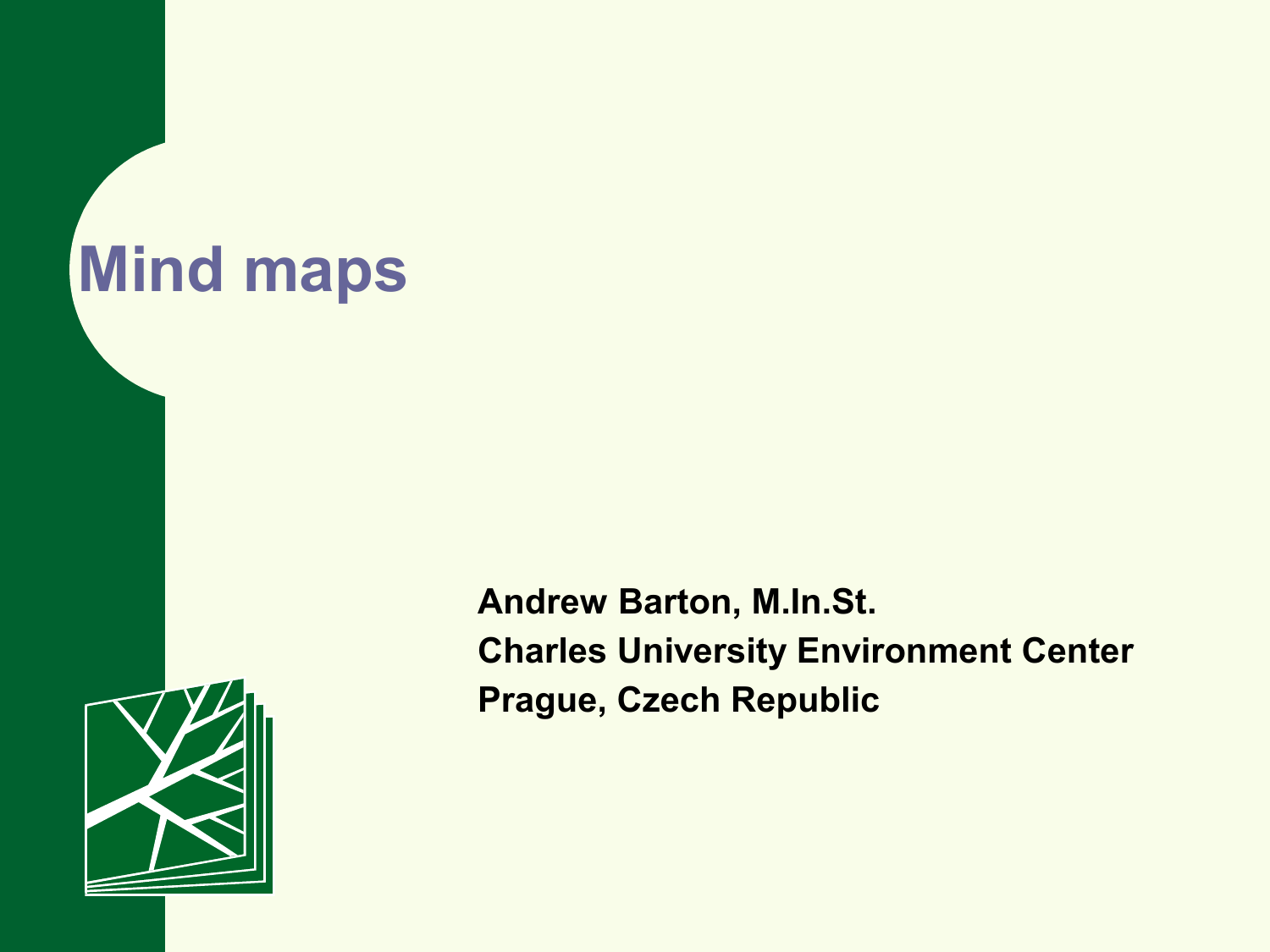

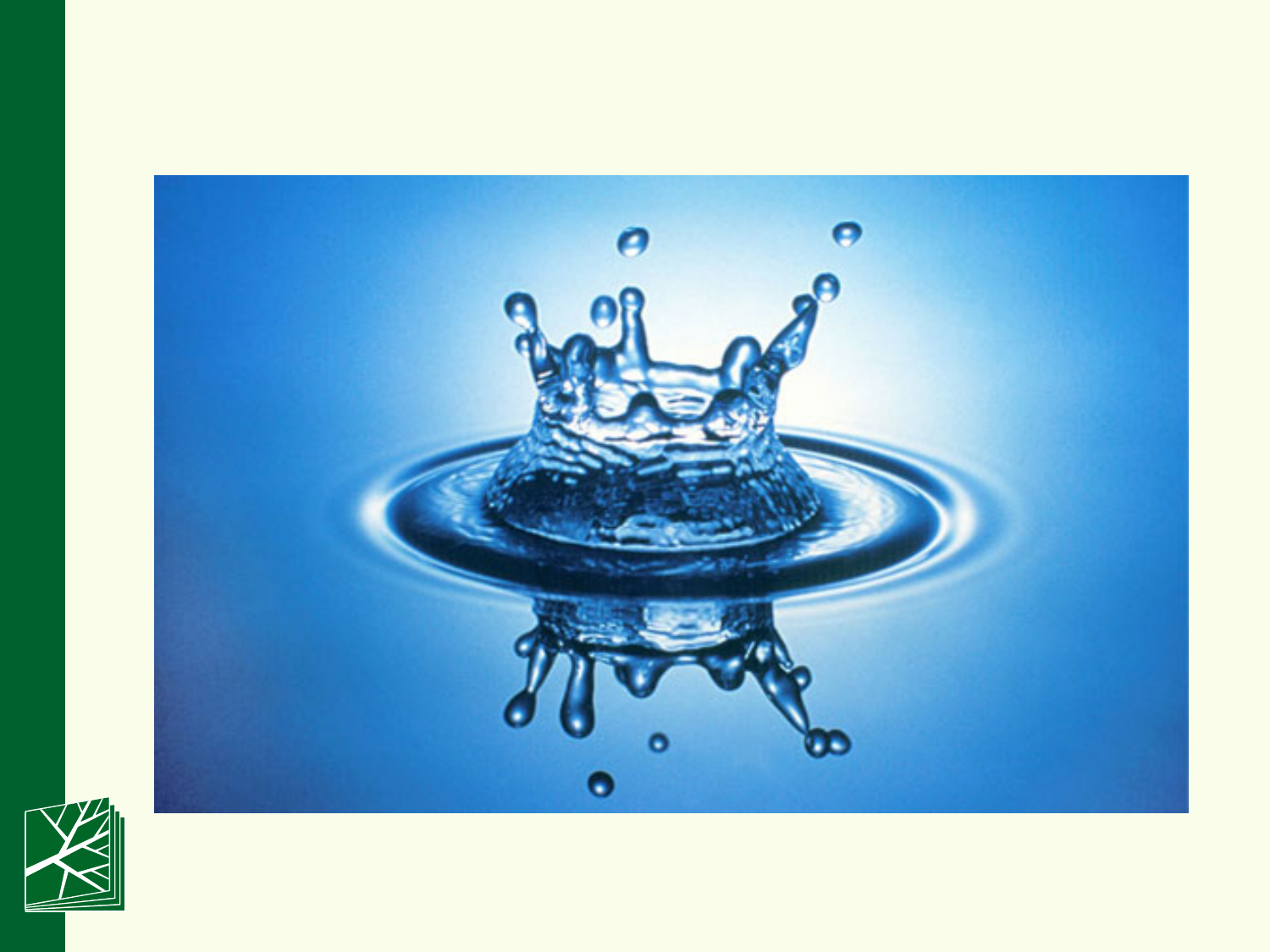## **What are mind maps?**

- "a form of an outline with ideas and pictures radiating out from a central concept" with hierarchies and associations that stemming from a central image in a free-flowing, yet organised and coherent manner" (Budd p.36).
- active learning tools which aim to engage students in "meaningful learning activities such as dialogue, debate, writing, and problem solving, as well as higher-order thinking, e.g. analysis, synthesis, evaluation" (Willis & Miertschin 2006, p. 266).

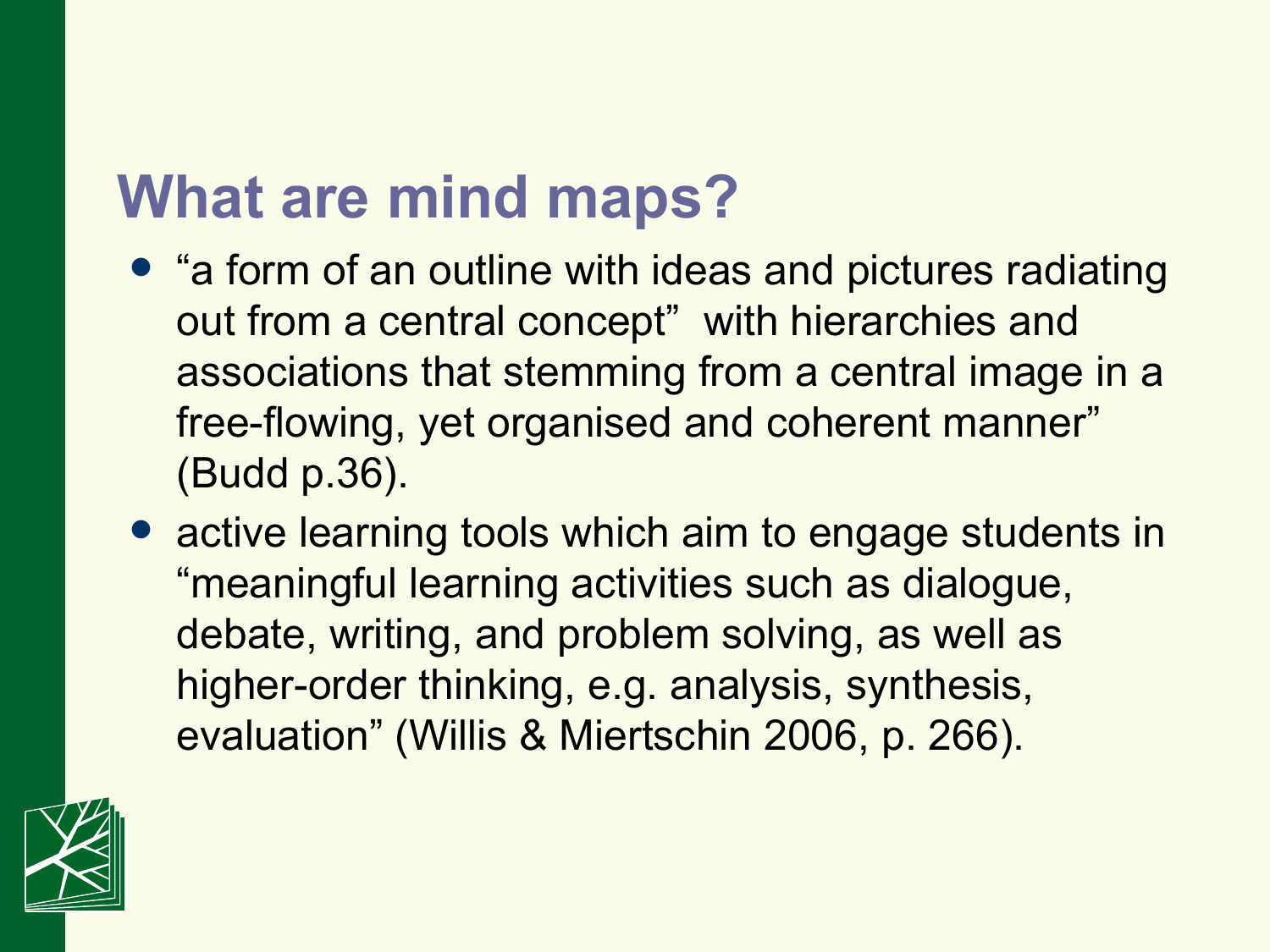## **What advantage do they have in the classroom?**

- alternative to "chalk and talk"
- a semantic organisation tool that helps learners analyse and organise "what they know and what they are learning"
- many uses pertinent to learning: "developing" understanding, problem solving, conveying information, and assessment of student understanding"
- encourages learners to express existing cognitive structures and build on those by integrating new knowledge.

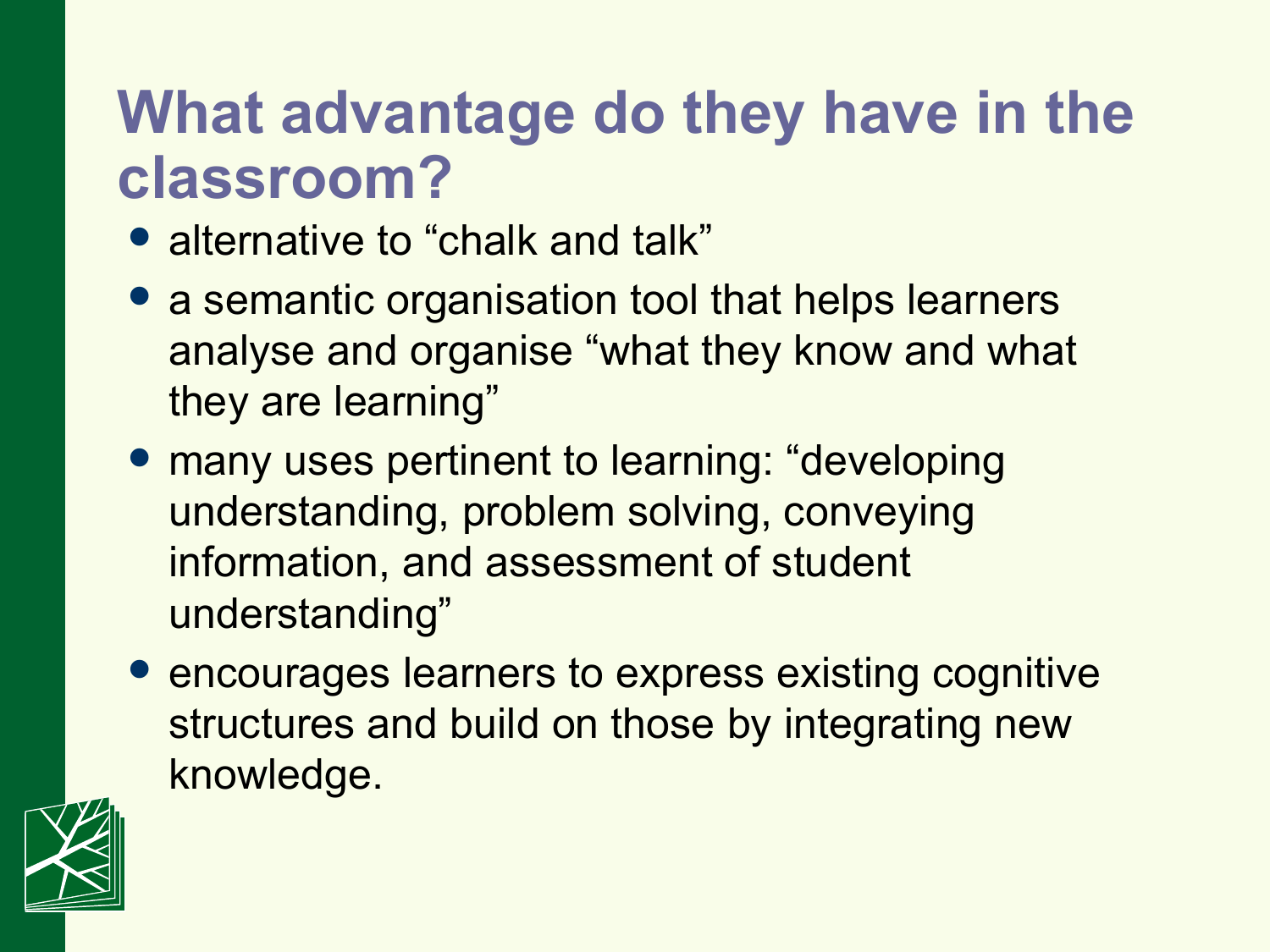## **Advantages cont.**

- helps teachers connect with diverse learning styles
- research into memory and learning stresses the value of associations, which is precisely what mind maps do.
- provide a view of individual understanding and "an opportunity to assist with the analysis of complex processes and can play a role in knowledge translation" (Wheeldon & Faubert, p. 71).

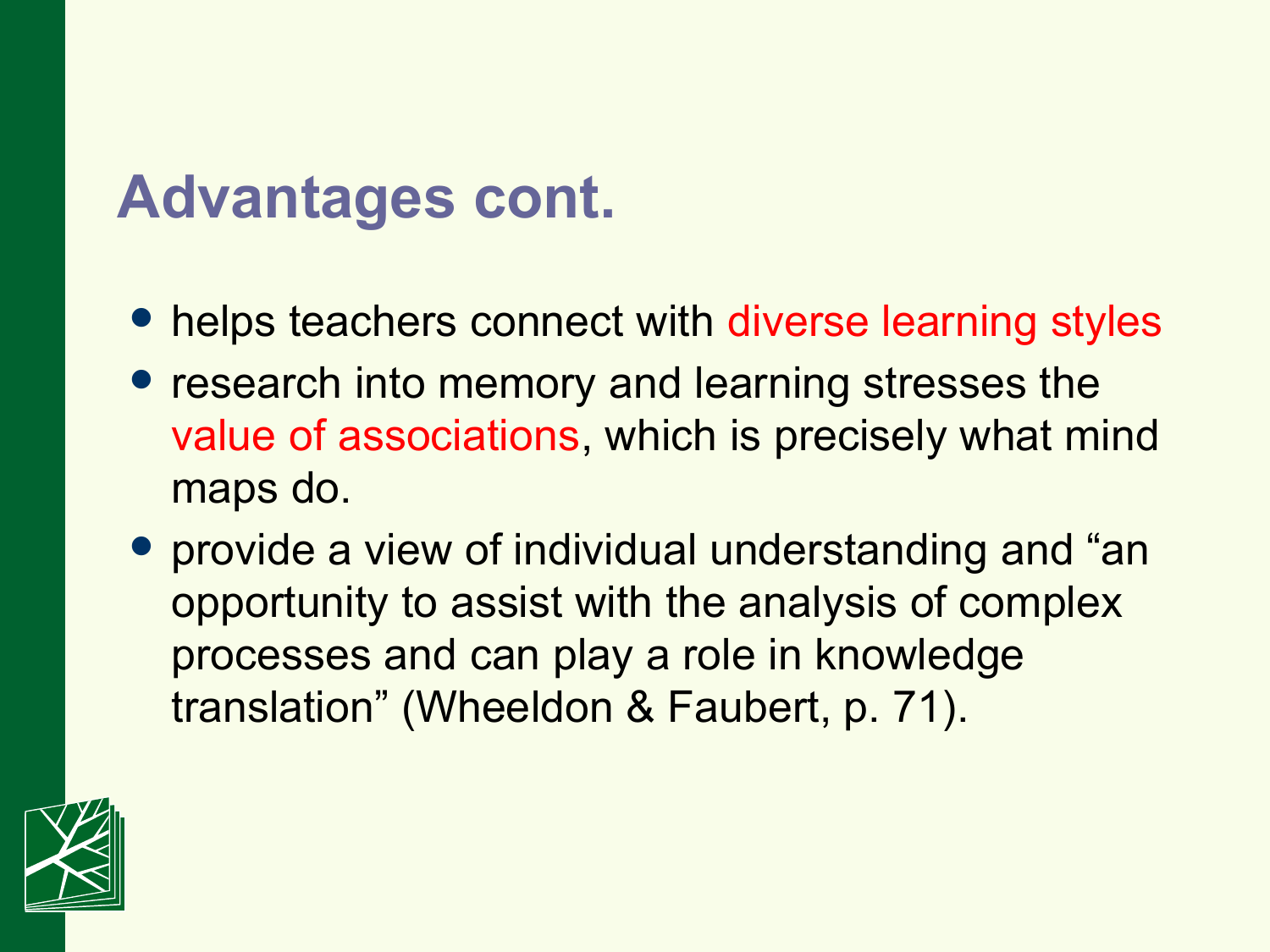## **Educational theory behind mind maps**

- Mind maps support the "theory of inquiry" proposed by Dewey and Schon's notion of "reflective practices" in which purposeful thinking and inquiry turns experiences into deep and meaningful learning and provides a framework for the development of critical thinking (Zipp et al., 2011, p. 59).
- may also support the conceptual framework of constructivist learning theory

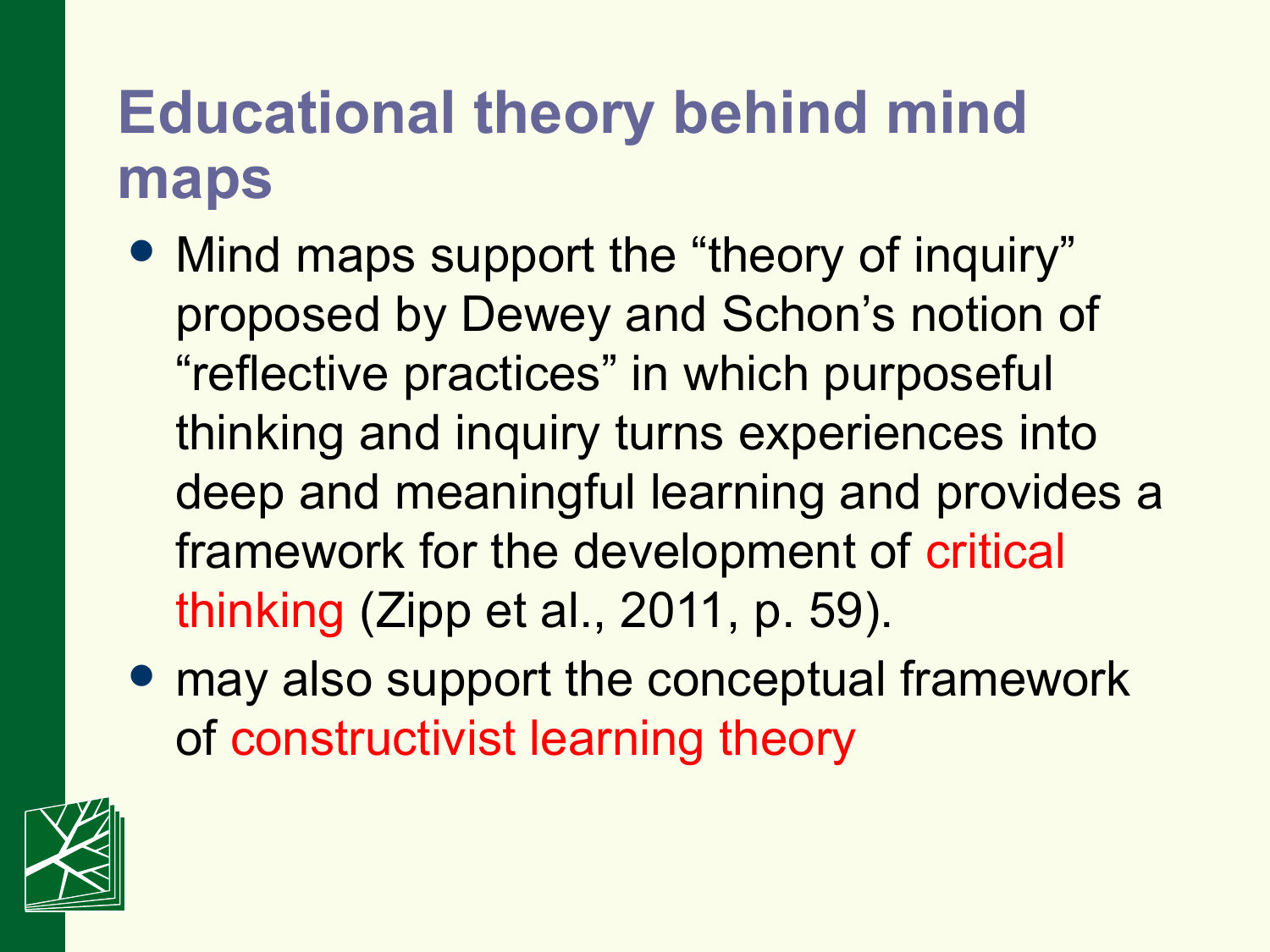## **Evidence of impact from the tertiary sector**

- ambiguous evidence on the effectiveness to promote critical thinking in education
- some research findings (e.g. in nursing) show that mind maps facilitate meaningful learning as a process in which a students links new information with old, or improved critical thinking

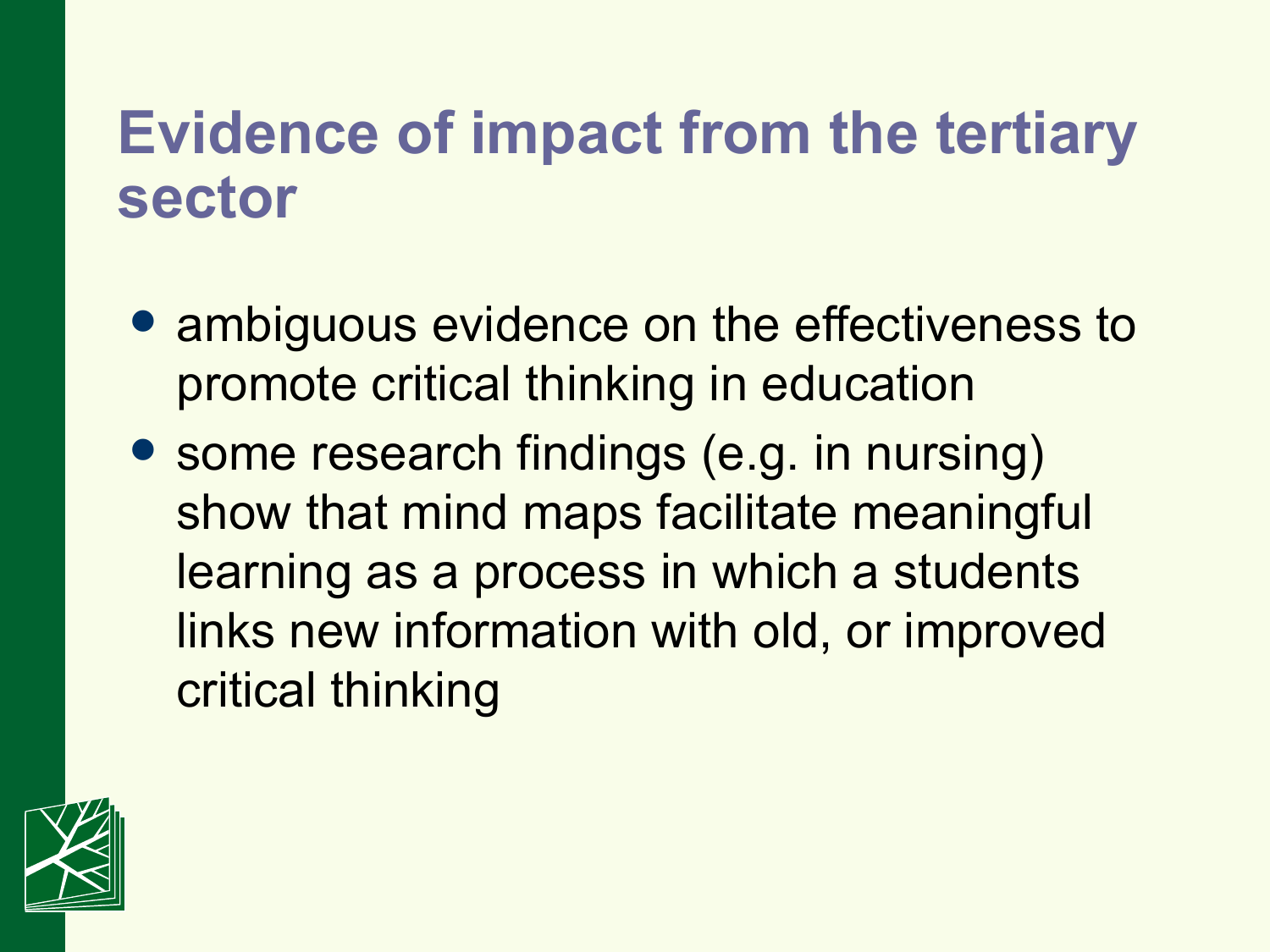## **OPEDUCA mind maps**



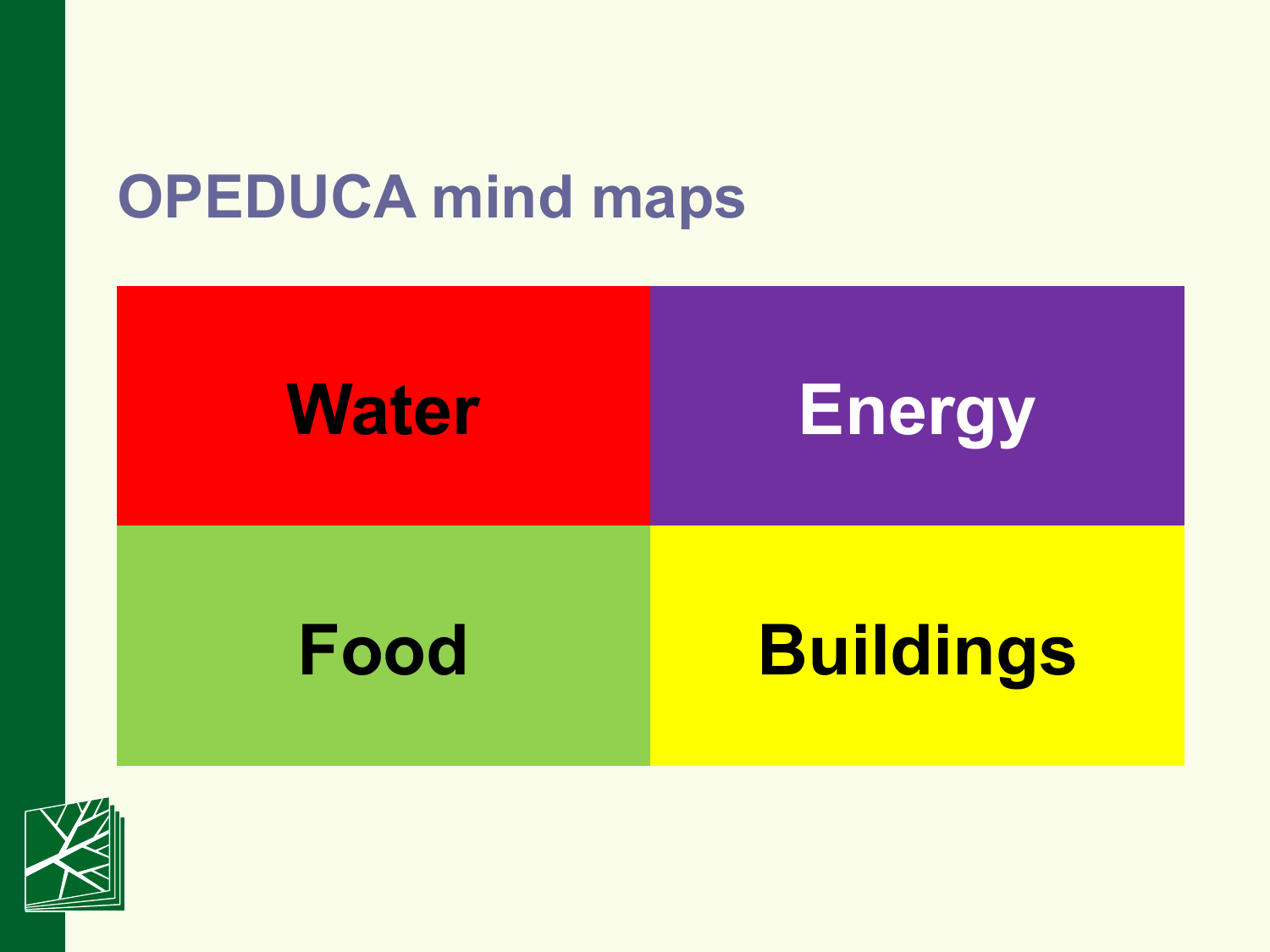## **Dutch water mind map**

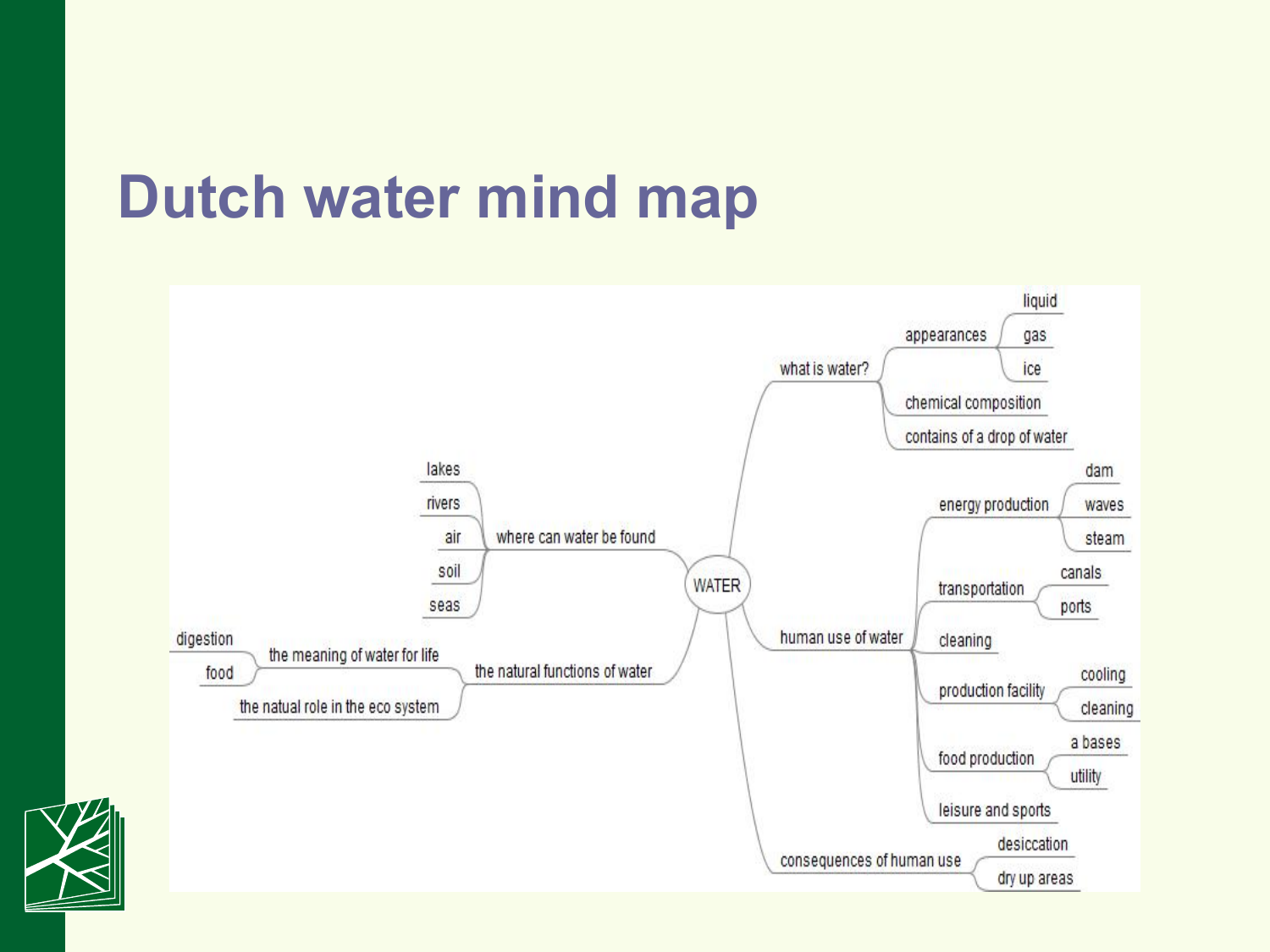## **Italian mind map (water)**



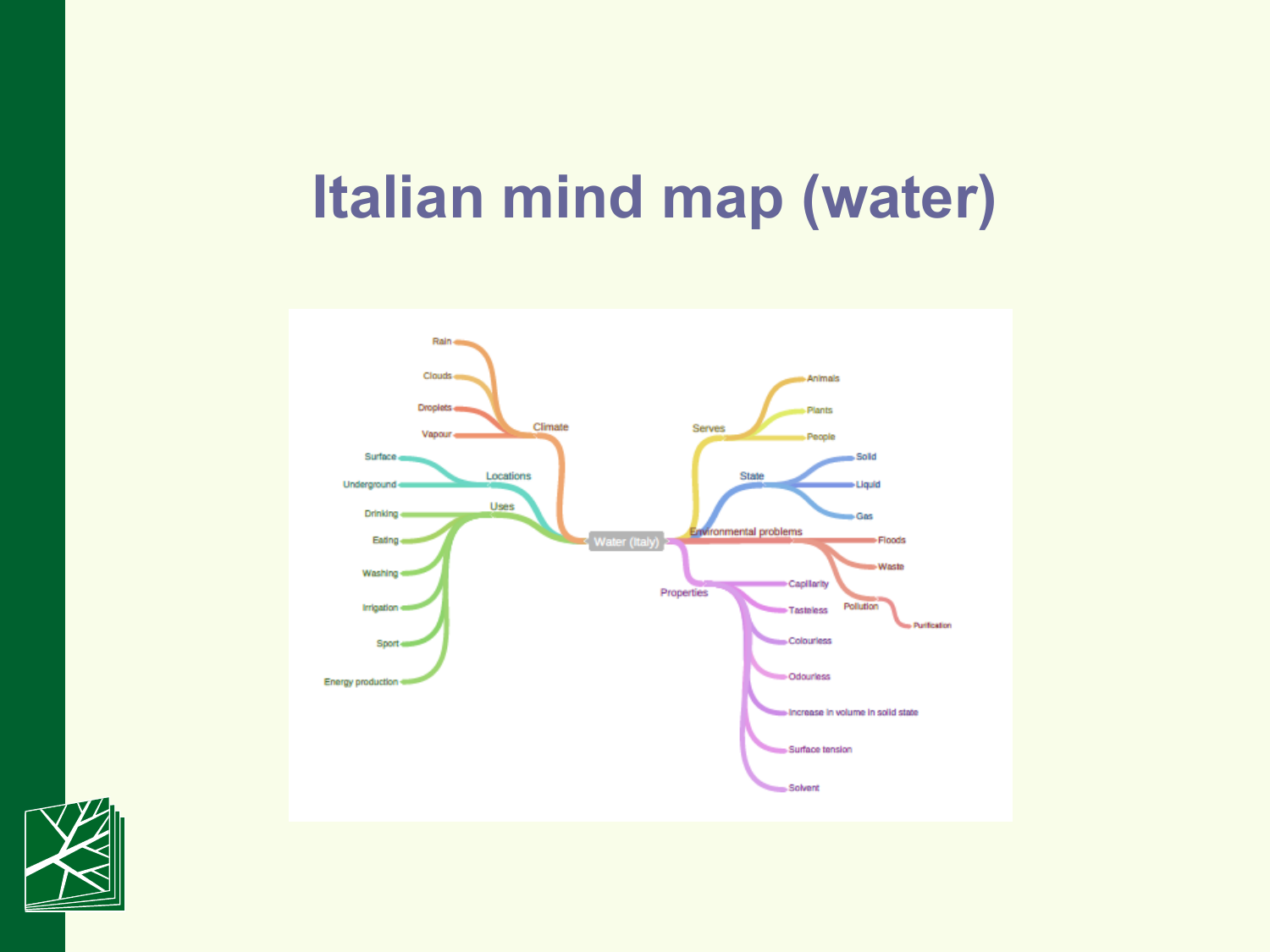# **Czech Water Mind Map**



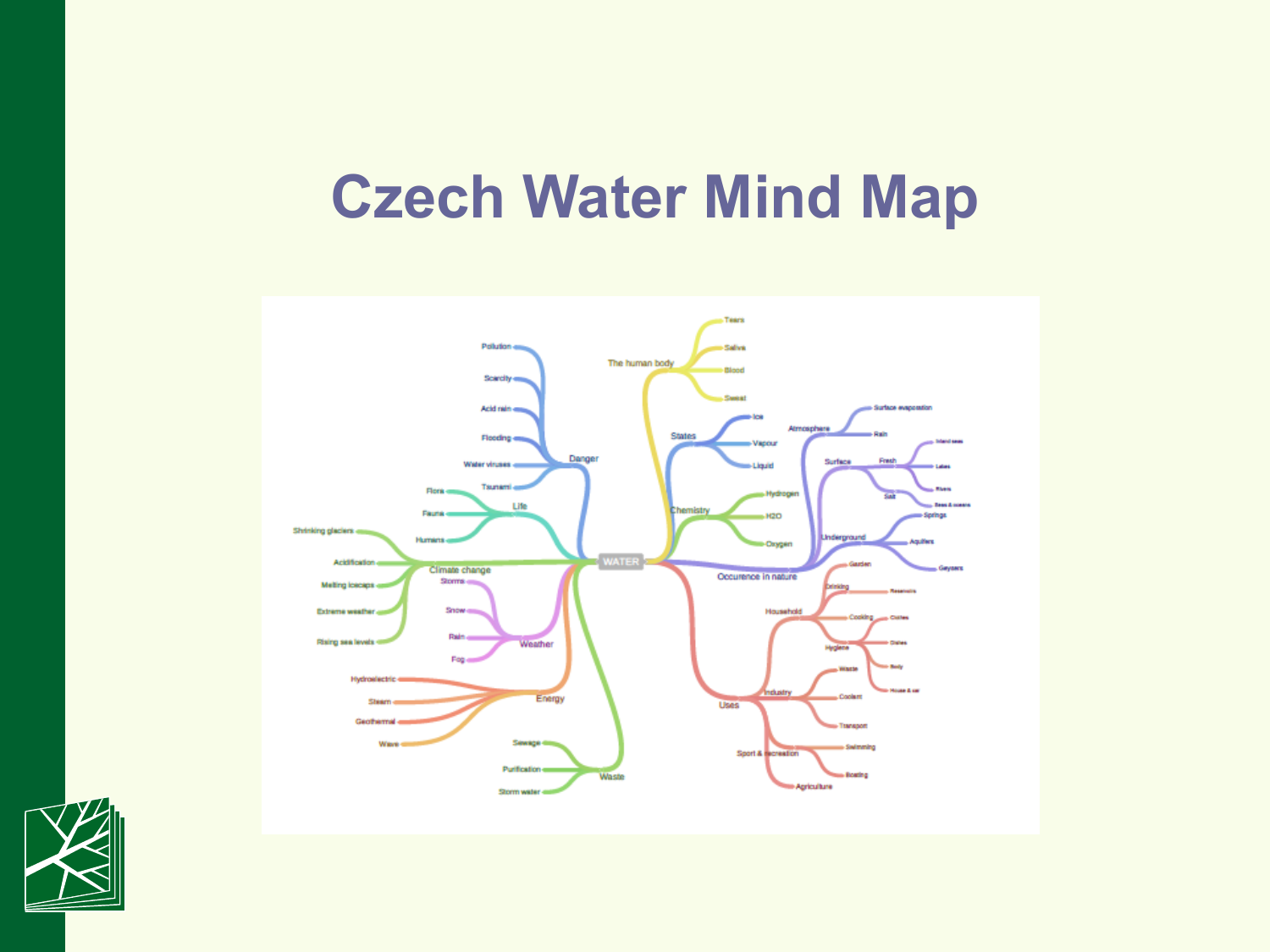# **Czech mind mapping schools**

- Mixture of junior secondary & primary school pupils from:
	- $\triangleright$  Schola Humanitas
	- ▶ Prokop Holý Primary School in Louny
	- **EXA: Meziboří Primary School**
	- **▶ Údlice Primary School.**

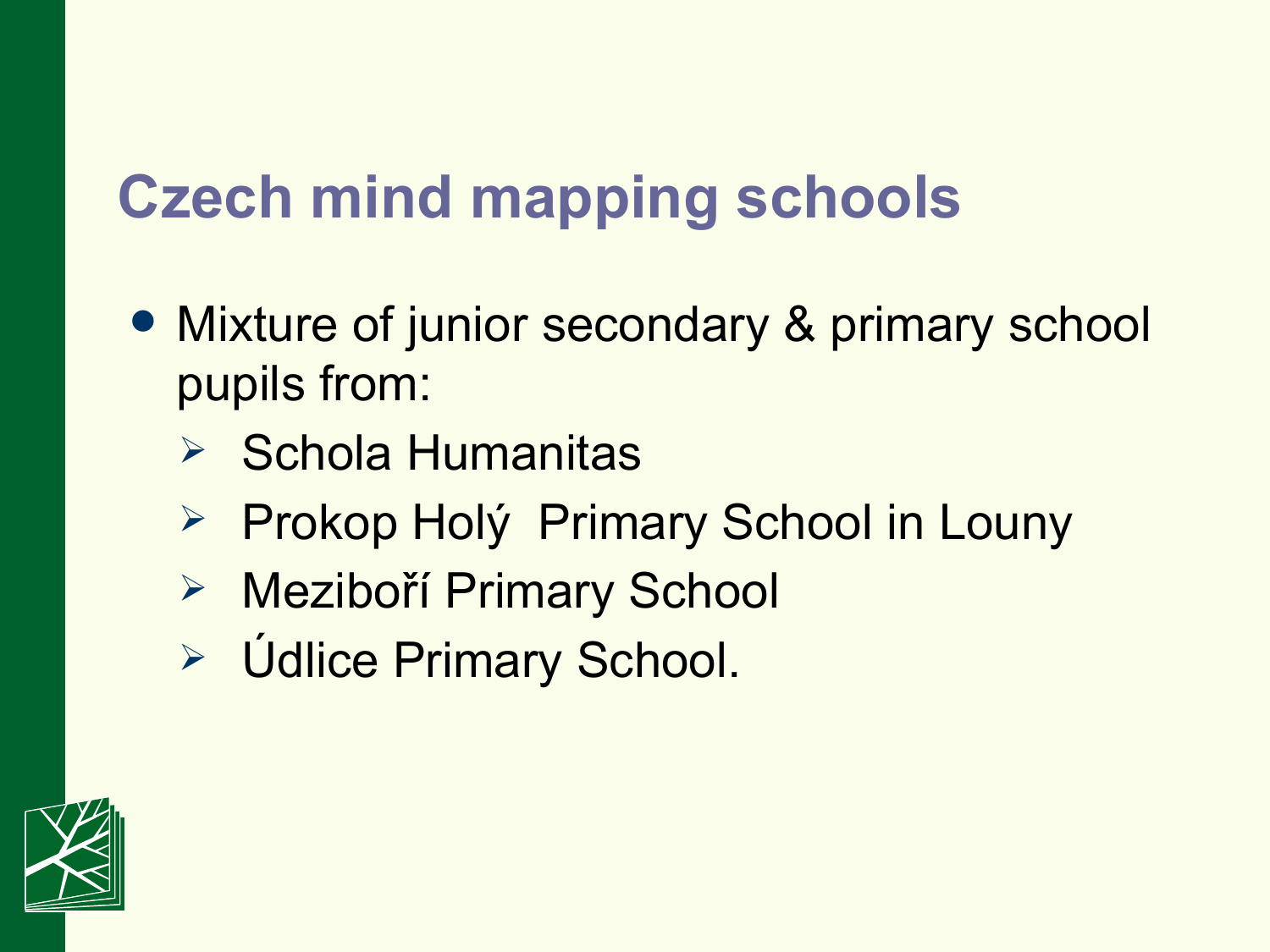# **Synthesis of French water mind maps**



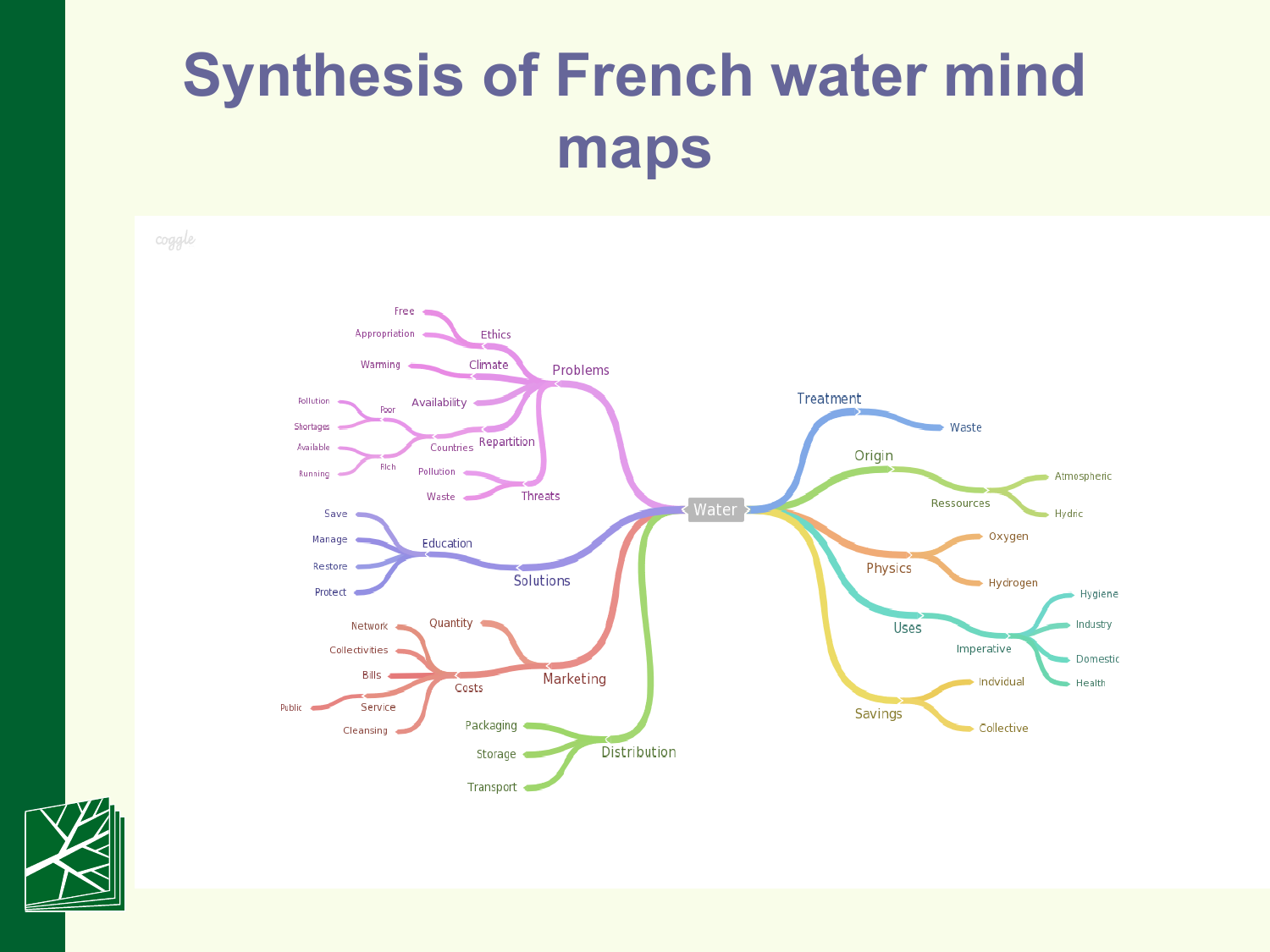## **Synthesis of water mind maps: potential reference map**



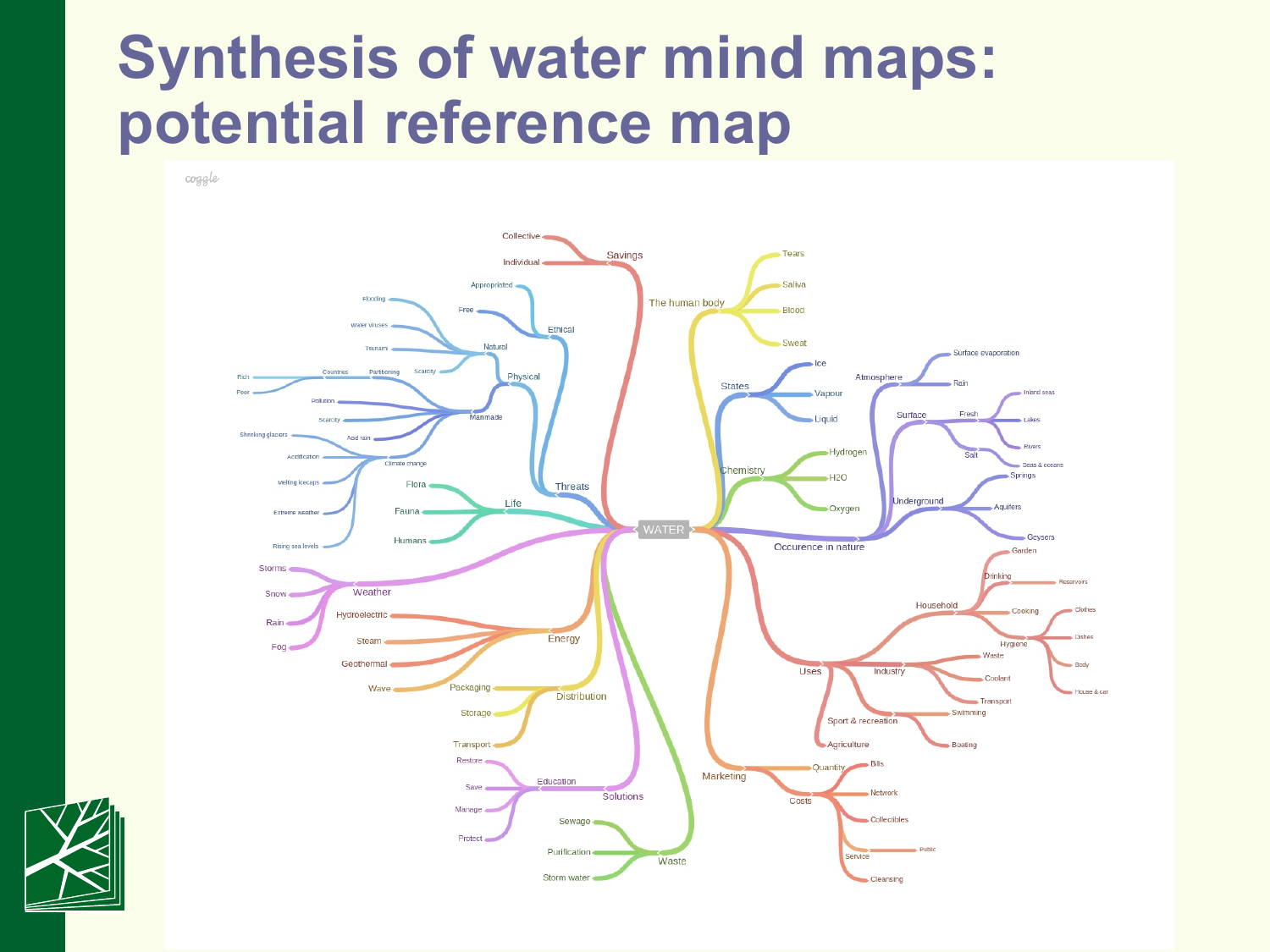## **Points of interest**

#### • Similarities:

- **▶ Problems/danger**
- Waste/treatment
- Chemistry/physics
- **Drigin/occurrence in nature**

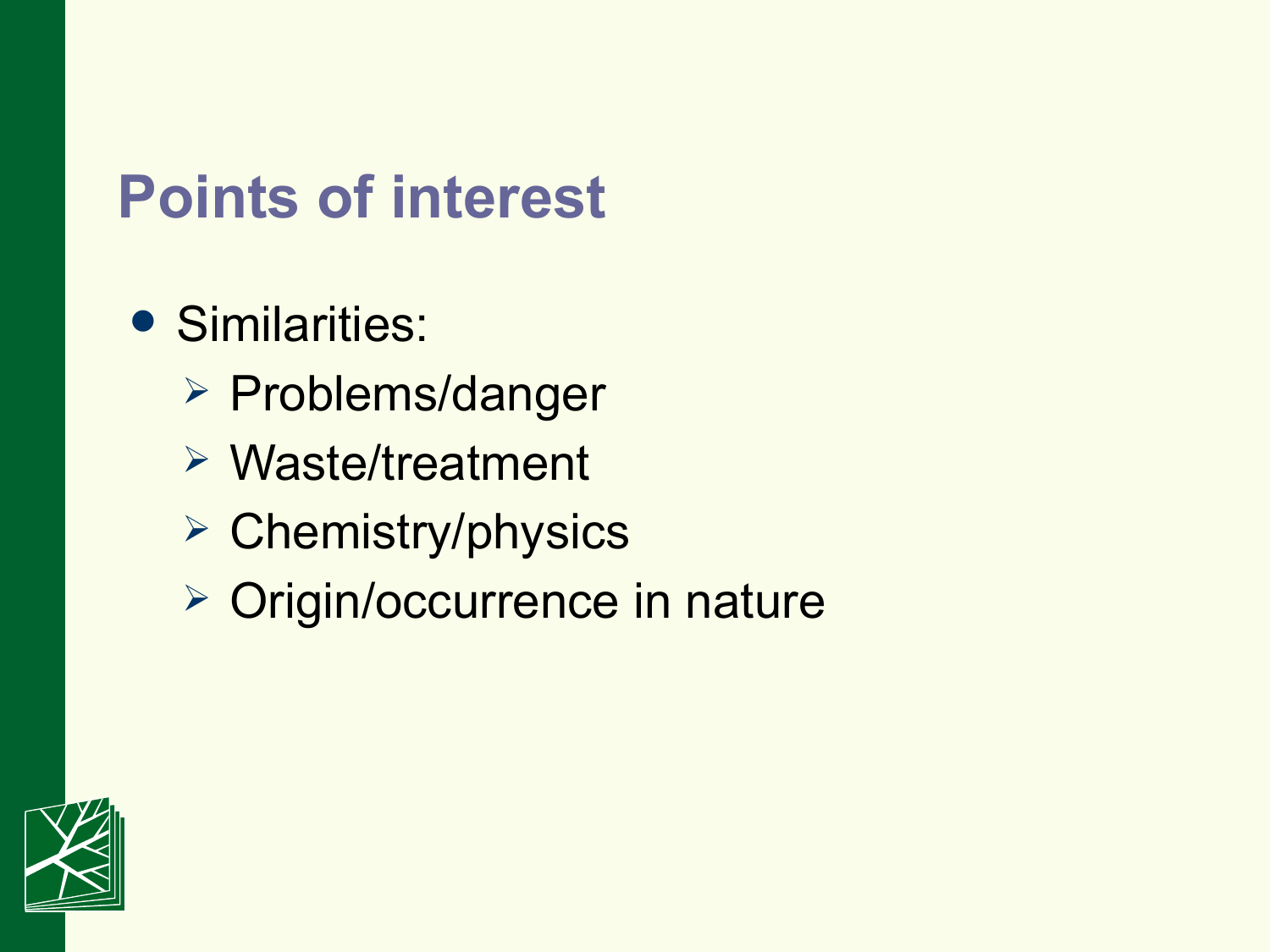# **Point of interest cont.**

#### • Differences:

#### **French Czech**

Solutions Energy

Marketing Weather

Savings Life

Distribution Climate change The human body

**States** 

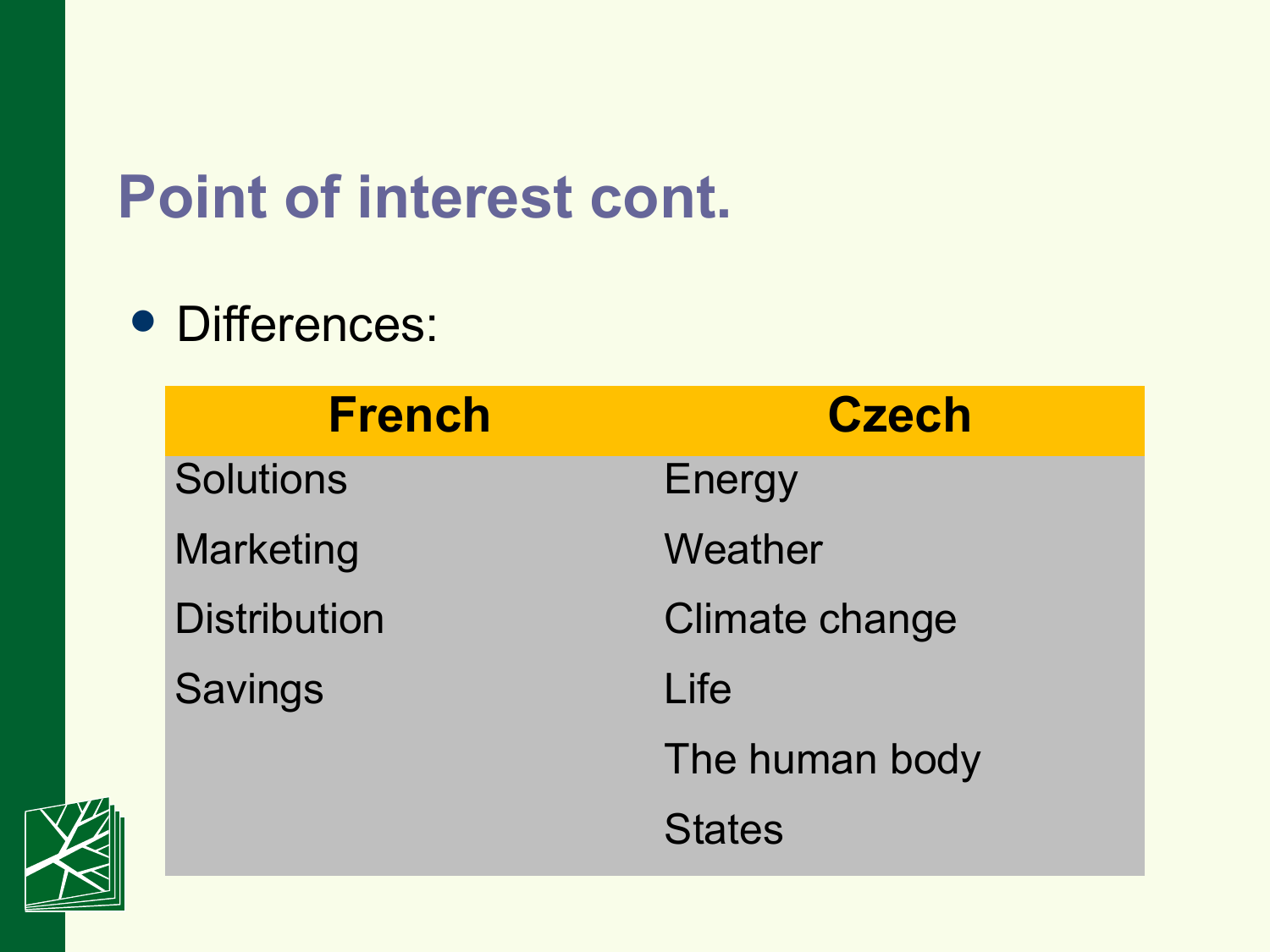### **What is the cause of these differences?**

- What influences the choices and priorities students from different countries give to mind map themes and sub-topics?
	- **▶ Teaching methodology?**
	- **► Age of students/school year?**
	- ▶ Social-cultural environment?
	- **▶ Physical environment?**

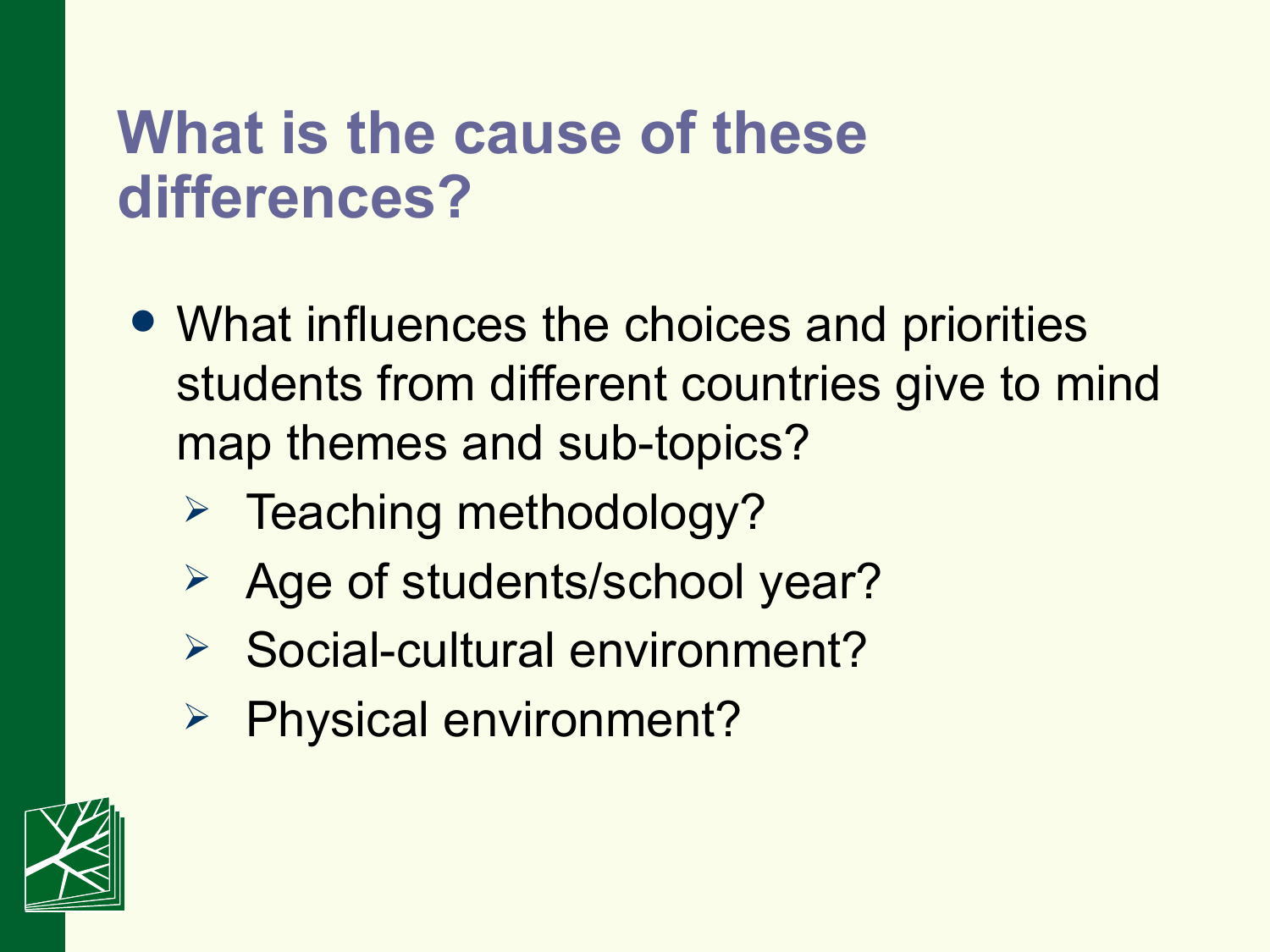## **How could OPEDUCA gain leverage from future mind mapping?**

- Common methodology
- Creation and application of sustainability reference maps – syntheses & expert input
- Measurement of baseline extant knowledge
- Repeated use of mind mapping exercises before and after maps
- Surveys of student responses to mind mapping